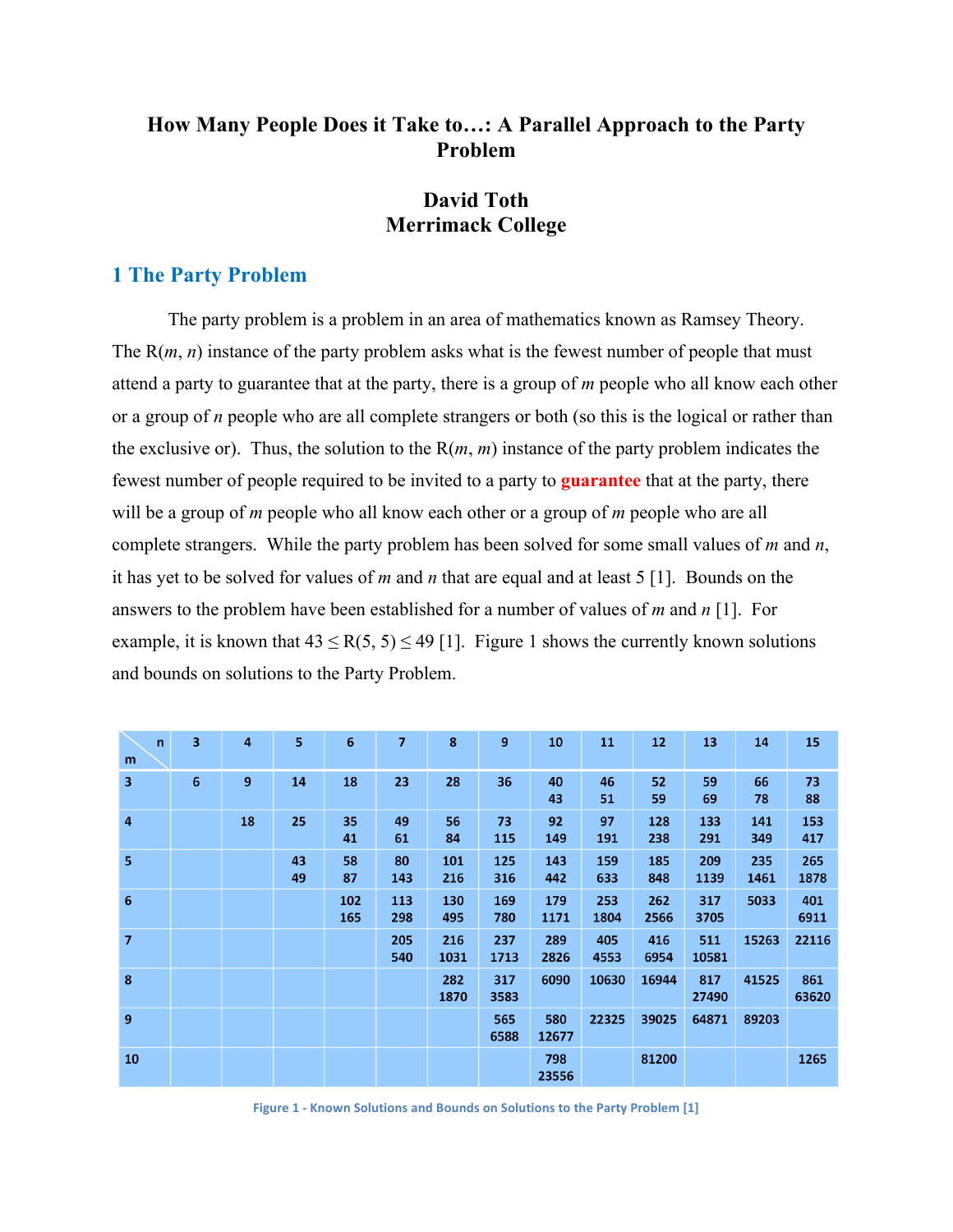In order to study the Party Problem, people model the situation with complete graphs where vertices represent people. Each edge of the graph is one of two colors, indicating whether the people represented by the vertices the edge connects know each other or do not know each other. For the rest of this lesson, we assume that a blue edge between vertices indicates that the people represented by the vertices know each other and a red edge between vertices indicates that the people represented by the vertices do not know each other. An example of a party with five people is shown in Figure 2.



**Figure 2 - A Party with Five People** 

In Figure 2, person 1 knows person 2, but nobody else. Person 2 knows person 1 and person 5, but not person 3 and person 4. Person 3 knows person 4 and person 5, but not person 1 and person 2. Person 4 knows person 3 and person 5, but not person 1 and person 2. Person 5 knows person 3 and person 4, but not person 1 and person 2.

A complete graph on *v* vertices, denoted K<sub>v</sub>, contains *v2−v2* edges. We encourage the instructor to consult a reference on Graph Theory for a formal proof of this if they are uncomfortable with the following informal explanation of why this is true. In a complete graph on *v* vertices, each of the *v* vertices is connected to the other *v*-1 vertices by an edge, giving us a total of  $v^*$  ( $v$ -1) or  $v^2$  –  $v$  edges. However, this counts each edge connecting a pair of vertices twice, and thus we must divide the  $v^2 - v$  edges by 2 to get the number of edges in  $K_v$ .

Because each one of these edges can be either red or blue, there are two ways to color each edge in K<sub>v</sub>. That means there are  $2 \wedge (v2-v2)$  different ways to color the edges of a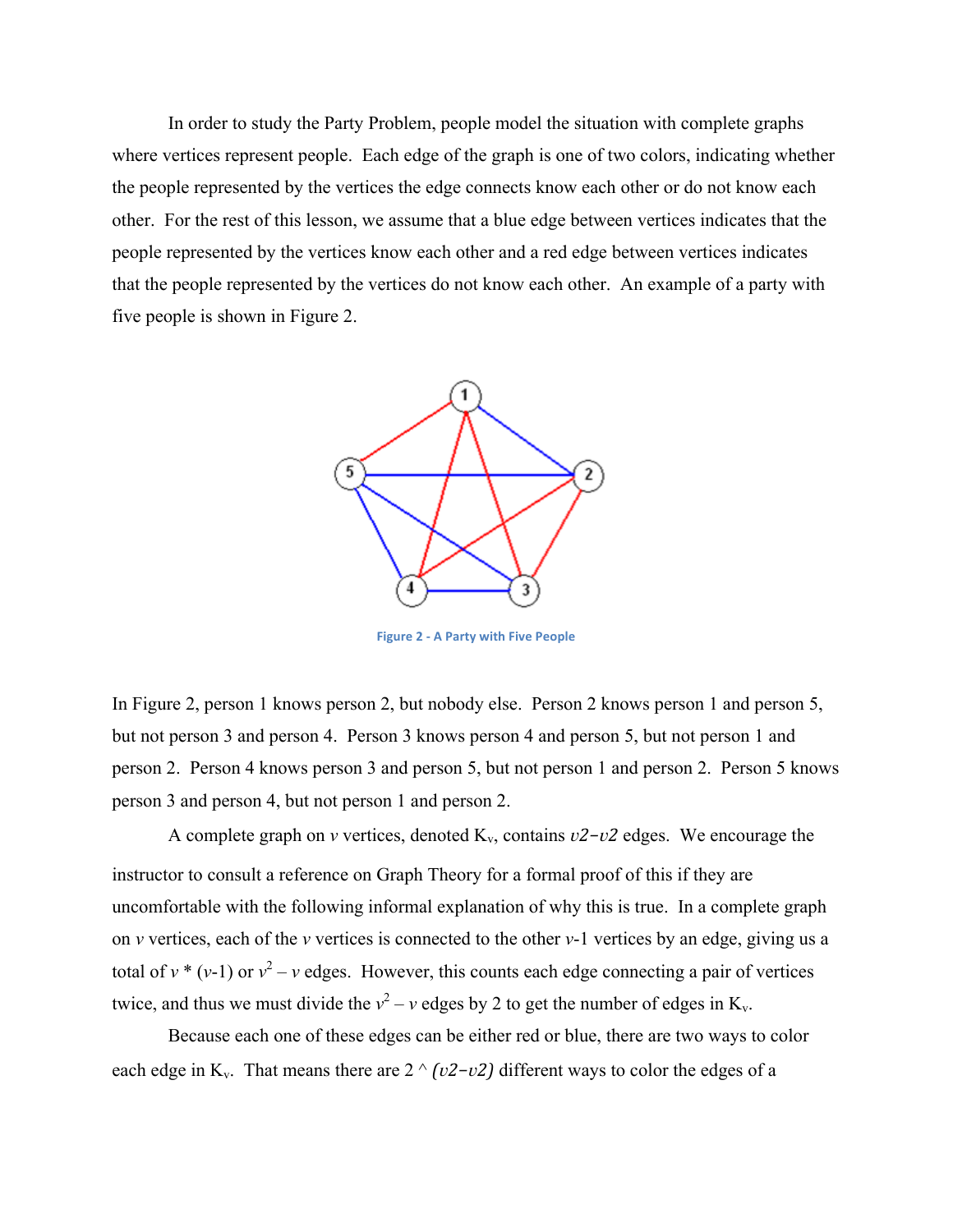complete graph. A group of *x* people who all know each other can be visualized as a graph with *x* vertices where each edge of that graph is blue and group of *x* people who do not all know each other can be visualized as a graph with *x* vertices where each edge of that graph is red. In order to show that  $R(x, x) = v$ , one must show that both conditions below hold true.

**Condition 1**: Each of the  $2 \text{ }^{\wedge}$  *(v2−v2)* different colorings of K<sub>v</sub> contains a red K<sub>x</sub>

subgraph, a blue  $K_x$  subgraph, or both.

**Condition 2**: Each of the different colorings of complete graphs with more than *v* vertices contains a red  $K_x$  subgraph, a blue  $K_x$  subgraph, or both.

**Condition 3**: There is no smaller v such that every colorings of  $K_v$  contains a red  $K_x$ subgraph, a blue  $K_x$  subgraph, or both.

We note that every complete graph with  $x+1$  vertices can be formed by adding a vertex to a graph with *x* vertices and adding the edges from the new vertex to the original *x* vertices of the graph. Thus, if every complete graph with *x* vertices has a red or blue  $K_5$  subgraph, then every complete graph with  $x+1$  vertices must have either a red or blue  $K_5$  subgraph. Therefore, it is sufficient to show that conditions 1 and 3 hold.

We note that some of the different colorings of  $K_v$  are isomorphic, and thus there are shortcuts that can be taken to show that every  $K_v$  contains a red  $K_5$  subgraph, a blue  $K_5$  subgraph, or both. We encourage the instructor to consult a reference on Graph Theory for an explanation of isomorphism if they are curious, as a student may ask about this concept. However, for this module, we are ignoring the fact that some graphs are isomorphic and just employ a brute force strategy for our algorithm, so the instructor need not worry about isomorphic graphs. It should be clear that the minimum value of  $R(n, n)$  is n and if one wanted to prove that  $R(n, n) = n$ , one must show that all 2  $\land$  *(n2−n2)* different colorings of K<sub>n</sub> contains a red or blue K<sub>n</sub>. Therefore, viewing n as the input size of the problem, at a minimum, the complexity of our brute force algorithm is 2 ^ *(2−2)* which is clearly exponential. We observe that this is the minimum complexity and for  $n > 2$ ,  $R(n, n) > n$ . In reality, to improve the known bounds for  $R(5, 5)$ , the brute force algorithm might have to test 2903 graphs rather than 2 ^ *(52−52)* or 210 graphs. As the n in R(n, n) increases, this gets significantly bigger as shown by the known bounds in Figure 1.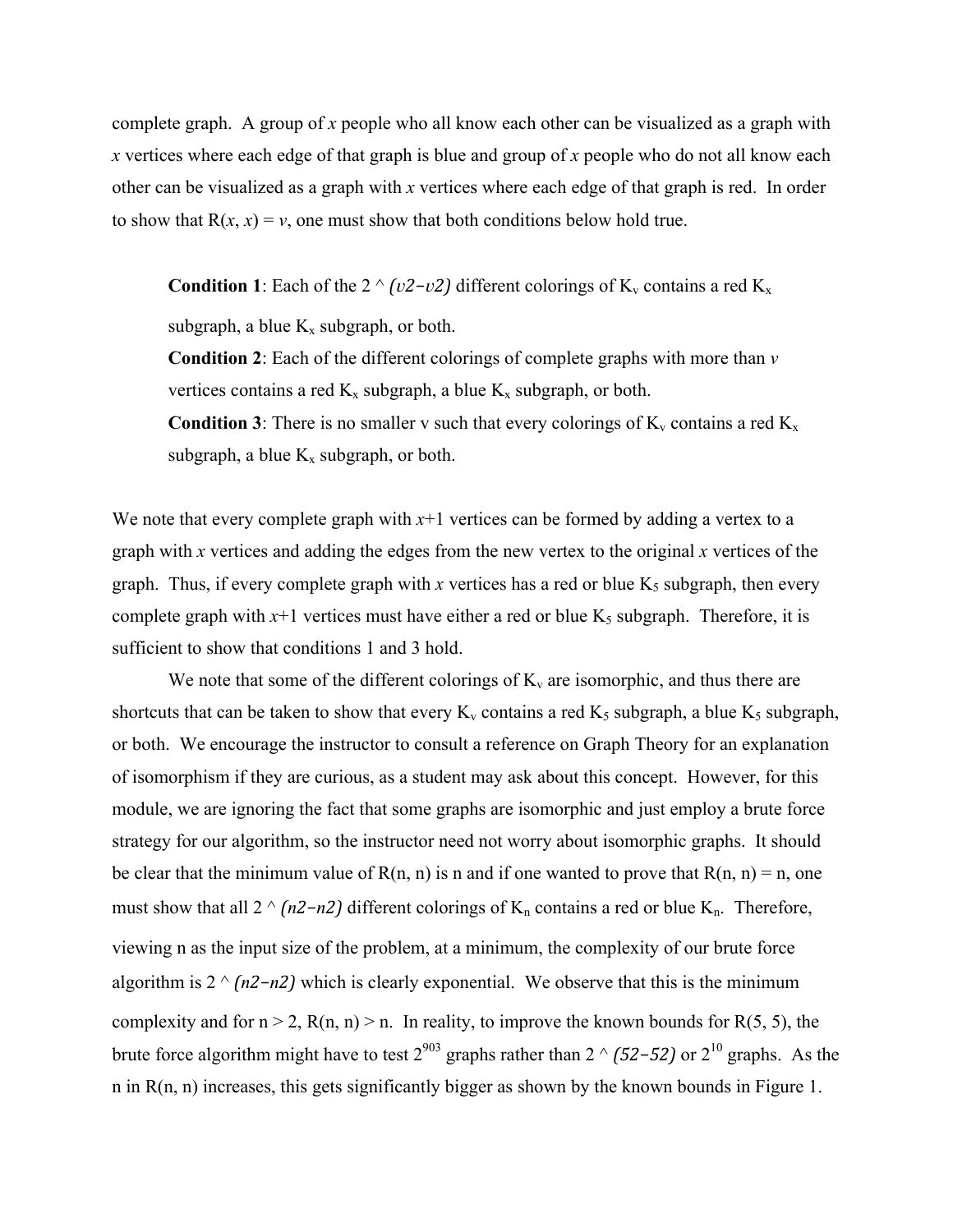The bounds, in turn, cause the number of graphs that need to be tested to increase at an extremely high rate because of the number of vertices in the graphs that must be tested.

In this module, we will write our code to try to tighten the bounds on  $R(5, 5)$ . Specifically, we will assume that  $R(5, 5) = 46$  and then test every graph with 45 vertices. If any graph with 45 vertices has no red  $K_5$  subgraph and no blue  $K_5$  subgraph, then we will have shown that the lower bound on  $R(5, 5)$  is 46, rather than the current lower bound of 43. If every graph with 45 vertices has a red  $K_5$  subgraph or a blue  $K_5$  subgraph, then we will have shown that the upper bound on  $R(5, 5)$  is 46, rather than the current upper bound of 49.

## **2 Assignment #1 – Developing a Sequential Program to Solve the Party Problem**

We begin by having students write a sequential program to determine if 46 is an upper or lower bound for R(5, 5), as discussed in the previous section. The program should test every possible graph to see if the graph contains a red  $K_5$  or blue  $K_5$  until it has tested every graph or finds a graph that contains neither a red nor blue  $K_5$ . If a graph does not contain a red  $K_5$  and does not contain a blue  $K_5$ , the program terminates and says that 46 is a new lower bound for  $R(5, 5)$ . If the program determines that all of the graphs contains a red or blue  $K_5$  subgraph, then the program should output that 46 is the new upper bound for  $R(5, 5)$ . We note that students should not expect that the program to terminate in their lifetime because of the number of graphs that need to be tested. To determine if a graph contains a red or blue  $K_5$ , the program should test every set of 5 vertices in the 45-vertex graph until it has found a red or blue  $K_5$  subgraph or has tested every set of five vertices without finding a red or blue  $K_5$  subgraph. To ensure the program completes in a reasonable amount of time, only have it test a small number of graphs at first. Later, when you do performance comparisons between the other versions of the program, you can select a number of graphs that makes sense based on your hardware. Our sequential version of the program tested 335,544,320,000 graphs in 220 minutes using one core on our 2.2 GHz quad-core AMD CPU. We chose to test 335,544,320,000 graphs based on a research project we did [2]. In our research project, 335,544,320,000 "was a multiple of the number of cores in every one of the GPUs we used and the algorithm took about an hour to test that many graphs using all 4 CPU cores. By picking a value that took the CPU a long time, we expected to see what, if any, performance gains we could reasonably expect under normal conditions of the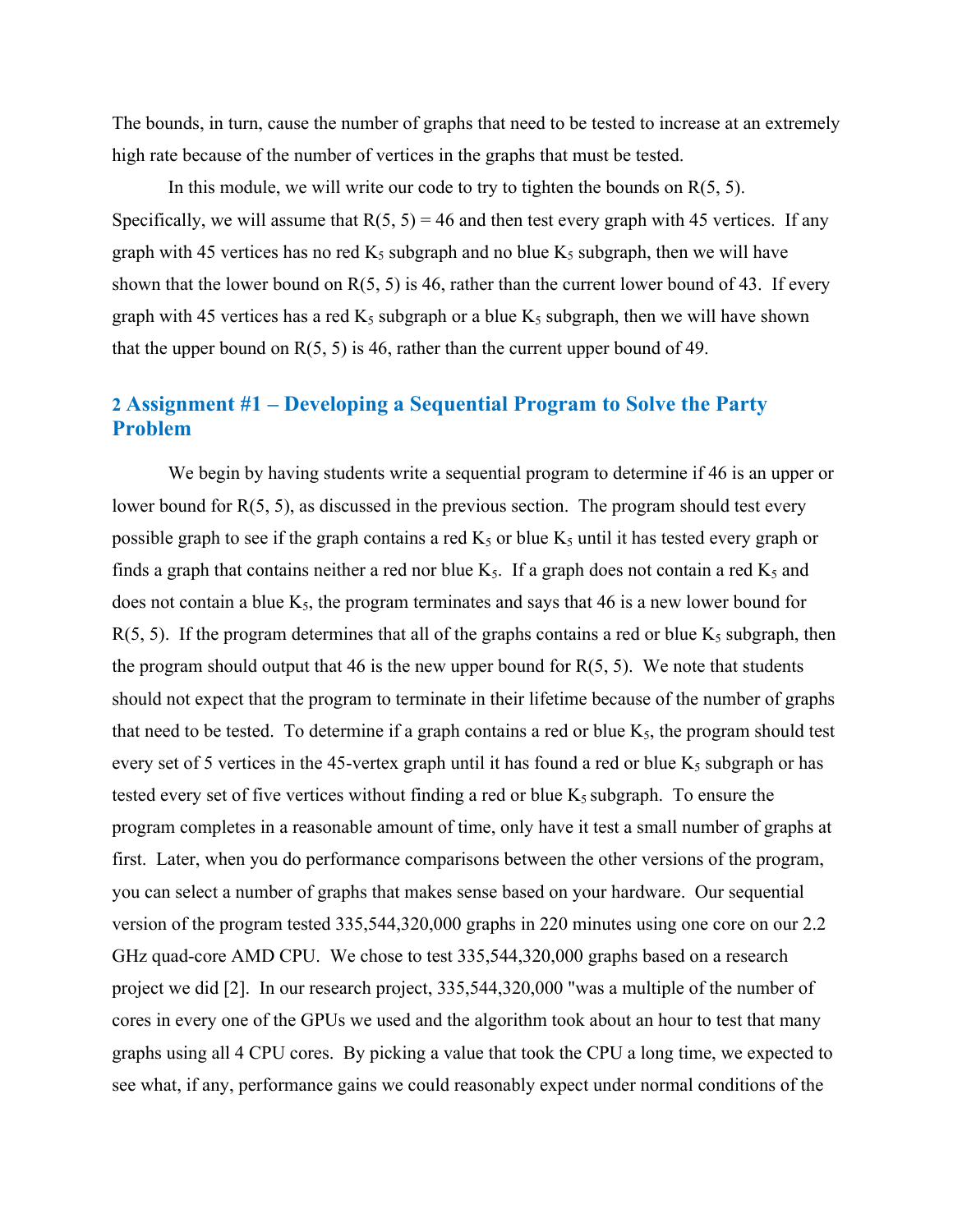cores having a huge number of graphs to test, which is what we would encounter if we tried to solve the problem with GPUs or CPUs" [2].

#### **2.1 Using a Two-Dimensional Array**

One can use a two-dimensional array to represent a graph that is being tested and 5 loops nested one inside another to write a sequential program to test if 46 is an upper or lower bound for R(5, 5). The outermost loop corresponds to the first vertex in the set of vertices, the loop immediately inside the outermost loop corresponds to the second vertex in the set of vertices, and so on. Example code to do this looks like this:

```
const int NUMBER OF VERTICES = 45;const int RED = 0;
const int BLUE = 1;
…
int graph[NUMBER OF VERTICES][NUMBER OF VERTICES];
bool foundK5 = false;int firstVertex = 0;
int secondVertex = 0;
int thirdVertex = 0;
int fourthVertex = 0;
int fifthVertex = 0;
// Initialize graph array to the adjacency matrix of the graph to examine here.
while ((foundK5 == false) && (firstVertex < NUMBER OF VERTICES - 4))
{
   secondVertex = firstVertex + 1;
   while ((foundK5 == false) && (secondVertex < NUMBER OF VERTICES - 3))
   {
       thirdVertex = secondVertex + 1;
      while ((foundK5 == false) &\& (thirdVertex < NUMBER OF VERTICES - 2))
       {
          fourthVertex = thirdVertex + 1;
          while ((foundK5 == false) && (fourthVertex < NUMBER OF VERTICES - 1))
          {
             fifthVertex = fourthVertex + 1;
             while ((foundK5 == false) && (fifthVertex < NUMBER OF VERTICES))
              {
                  if ((graph[firstVertex][secondVertex] == RED) && 
                           (graph [firstVertex][thirdVertex] == RED) && 
                           (graph [firstVertex][fourthVertex] == RED) && 
                           (graph [firstVertex][fifthVertex] == RED) && 
                           (graph [secondVertex][thirdVertex] == RED) && 
                           (graph [secondVertex][fourthVertex] == RED) && 
                           (graph [secondVertex][fifthVertex] == RED) && 
                           (graph [thirdVertex][fourthVertex] == RED) && 
                           (graph [thirdVertex][fifthVertex] == RED) && 
                           (graph [fourthVertex][fifthVertex] == RED)) 
                  {
                    foundK5 = true;
                  }
                  else
```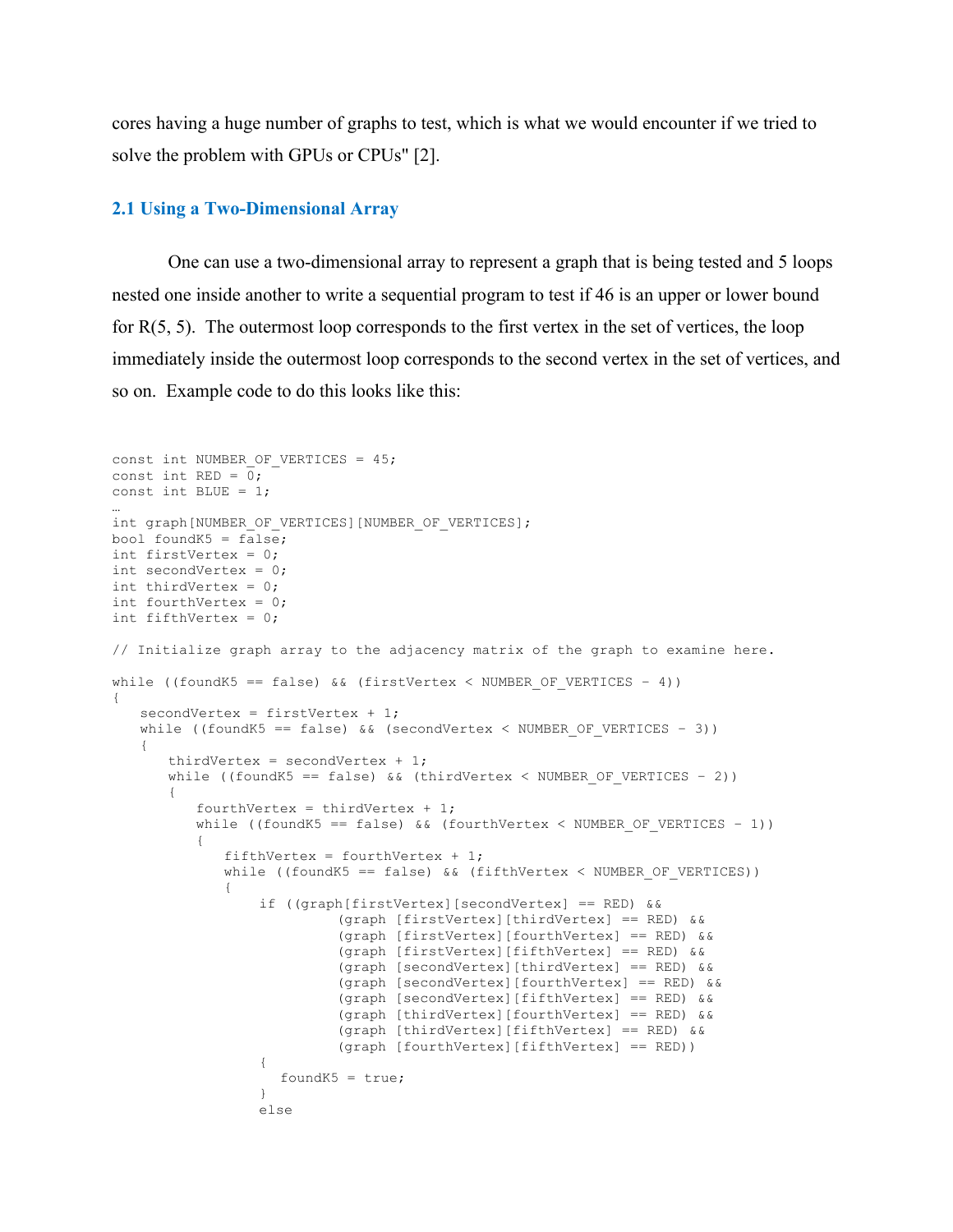```
{
                    if ((graph [firstVertex][secondVertex] == BLUE) && 
                            (graph [firstVertex][thirdVertex] == BLUE) && 
                            (graph [firstVertex][fourthVertex] == BLUE) && 
                            (graph [firstVertex][fifthVertex] == BLUE) && 
                            (graph [secondVertex][thirdVertex] == BLUE) && 
                            (graph [secondVertex][fourthVertex] == BLUE) && 
                            (graph [secondVertex][fifthVertex] == BLUE) && 
                            (graph [thirdVertex][fourthVertex] == BLUE) && 
                            (graph [thirdVertex][fifthVertex] == BLUE) && 
                            (graph [fourthVertex][fifthVertex] == BLUE)) 
                     {
                            foundK5 = true;}
                  }
                fifthVertex ++;
             }
             fourthVertex ++;
          }
          thirdVertex ++;
      }
      secondVertex ++;
   }
   firstVertex ++;
}
```
We point out that the graph array could have been an array of Boolean values instead of integers. However, we used the integers for ease of understanding as we developed a function to generate graphs.

#### **2.2 Using a One-Dimensional Array**

To make it easier to generate the entire set of graphs, we chose to remove the redundant and unnecessary information from our two-dimensional array and flatten it into a onedimensional array as shown in Figure 3. We point out that a complete graph, by definition does not contain loops, or edges from one vertex to itself. Therefore, we have placed -9 in the long diagonal of the array that runs from the top left to the bottom right. We also point out that the information below that diagonal is a duplicate of the information above the diagonal. Therefore, we can eliminate the information on and below the diagonal, as shown in Figure 3. The locations in the one-dimensional array that make up a subgraph on 5 vertices are not as intuitive to determine, as the locations in the two-dimensional array are. While this makes a great problem for the students to solve if they have lots of spare time, we strongly suggest that in the interest of time, the instructor give the students the solution in class.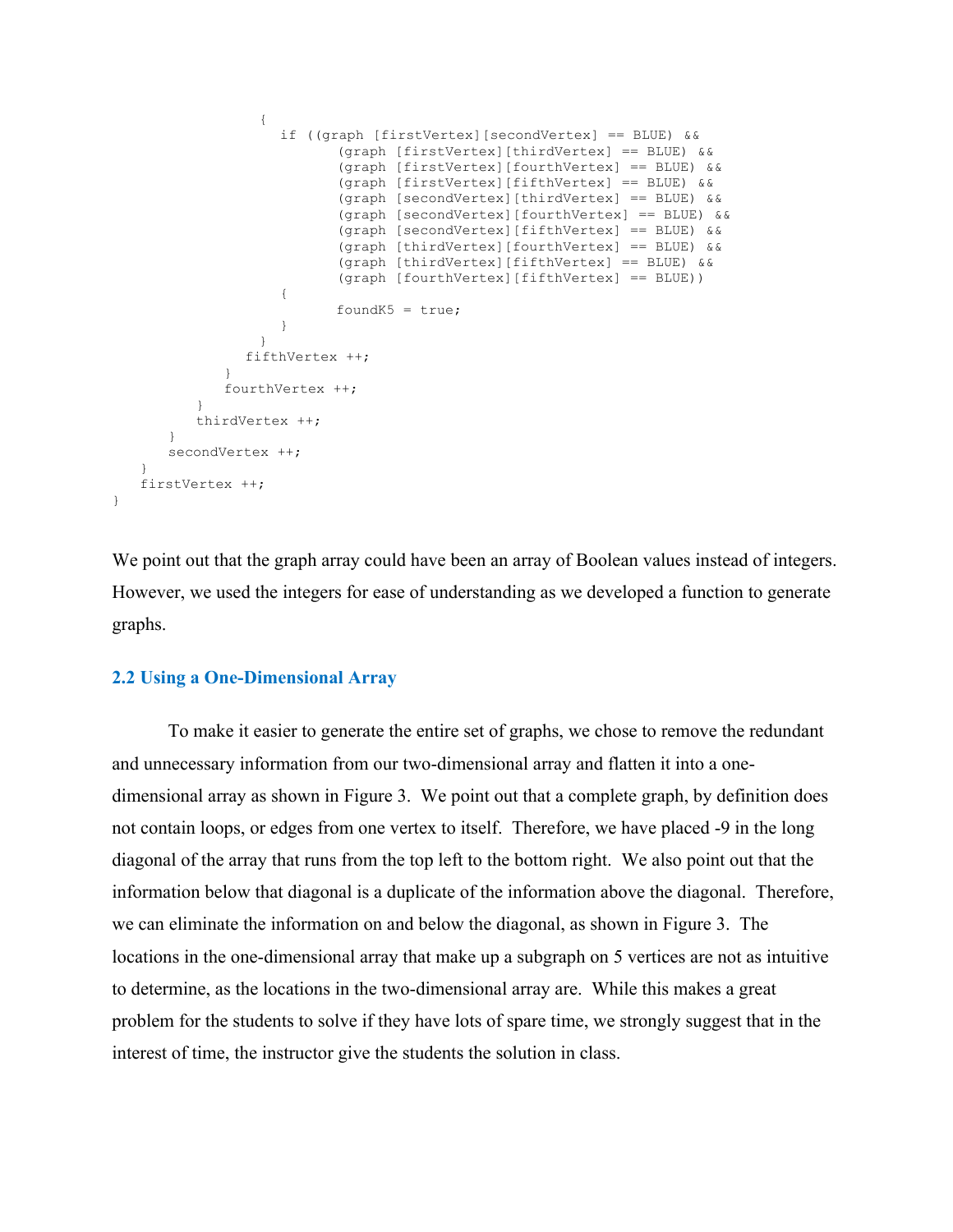

**Figure 3 - Converting the Two-Dimensional Array to a One-Dimensional Array** 

To modify the if/else statement in Section 2.2 to use a one-dimensional array instead of a twodimensional array, one can replace the individual parts of the if statement as shown:



Students will need to write a function that generates each subsequent graph after the first graph. To generate the next graph, consider each value in the array as a digit in a binary number and add one to the rightmost value in the array, propagating carry values to the left as appropriate. File **Sequential\_Ramsey\_final.cpp** is an example sequential program.

# **3 Assignment #2 – Developing a Parallel Program to Solve the Party Problem with OpenMP**

To create a parallel version of the sequential program using OpenMP, we can just make some minor modifications to the sequential program. The modifications divide the number of graphs to test by the number of threads that the user instructs the program to use which is specified as a command line argument, and parcel out these sets to a number of threads. We specified the number of threads as a command line argument because we wanted to be able to test our program using different numbers of threads in an automated manner. We note that the student could also determine the number of threads to use when running the program in the code without the argument by using the **omp\_get\_num\_threads()** function call. When we ran our program, we used a number of threads equal to the number of CPU cores in our computer and had each core test  $1/n<sup>th</sup>$  of the graphs, assuming there are n CPU cores. To do this efficiently,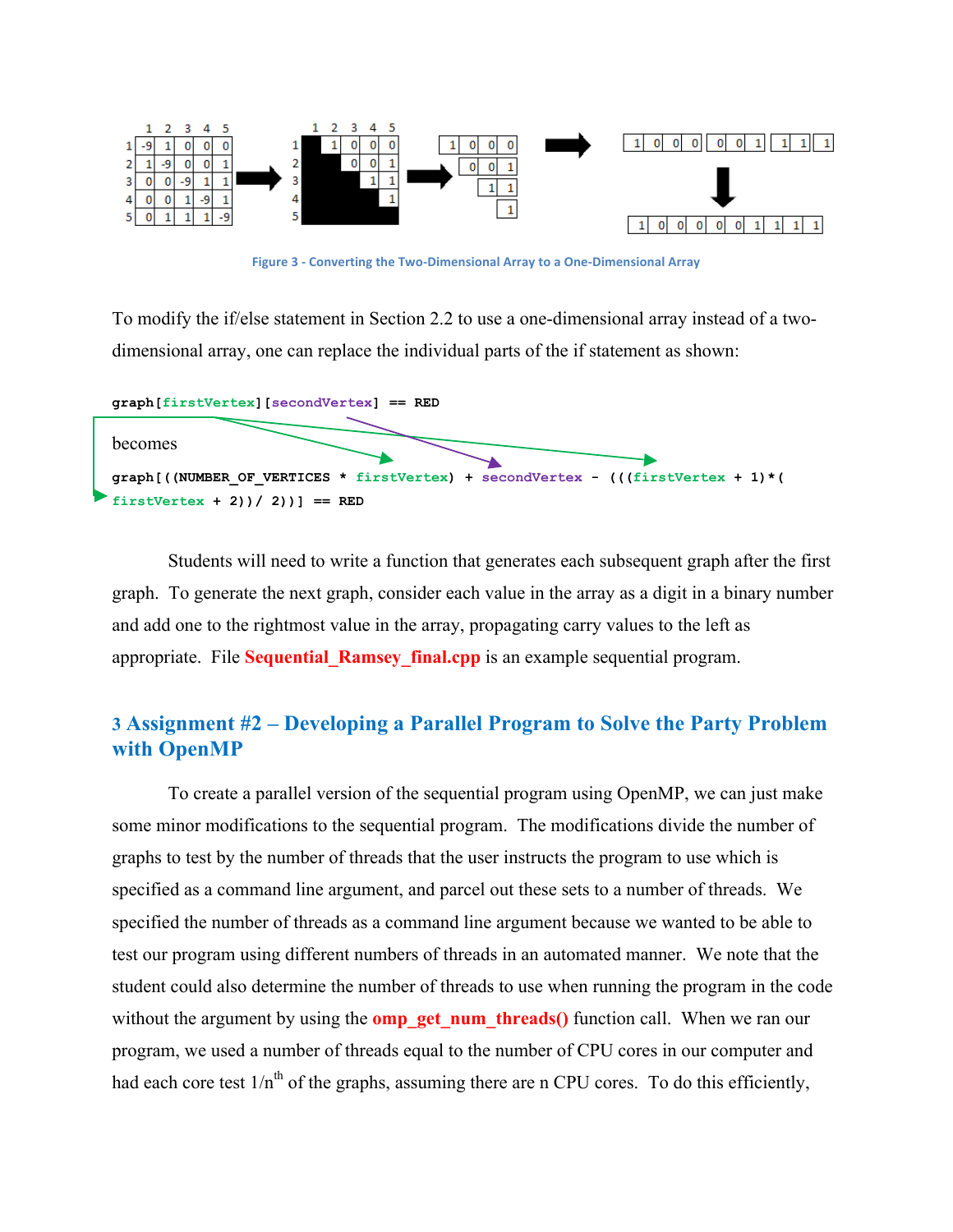you want the program to create n ranges of consecutive graphs and have each core test the graphs in a range. File **OpenMP** Ramsey final.cpp is an example OpenMP program. The OpenMP version of the program launches a number of threads (in the example program, the number of threads is specified as a command line argument). To convert the program from the sequential version to the parallel version using OpenMP, we wrap the bulk of the main program from the sequential version in the **#pragma omp parallel** directive. Within that directive, we also add code to generate the first graph from each of the sets of graphs that the whole set was partitioned into. We note that the **void generateNextGraph(int graph[])** and **bool hasK5(int graph[])**  functions from the sequential version of the program are unchanged from the sequential version of the program.

# **4 Assignment #3 – Developing a Parallel Program to Solve the Party Problem with CUDA**

To create a CUDA version of the program, we use a similar strategy to the OpenMP version of the program. Instead of CPU cores doing the work, the GPU cores will do the work. We need to have a file that holds the code for the CUDA kernel. The kernel will have each thread create the first graph it is supposed to test. Then the kernel tests the graph. In the event that a graph with no red or blue  $K_5$  was found, the kernel records this fact and the fact that the n<sup>th</sup> graph tested was the graph so the graph can be recreated easily after the program finishes. The contents of the kernel file, which just contains one function, is essentially the code from the **main()** function of the OpenMP version of the program. However, we also take the code from the OpenMP version that tests a graph for a  $K_5$  and the code to generate the next graph and move them into the kernel function in the appropriate places so that the kernel can just run one function. This allows the program to just call one kernel function, reducing the complexity of the CUDA portion of the program.

The other source code file contains the code for the CPU to run. This code should be minimal - just enough to set up the initial graph, allocate memory on the GPU, transfer the initial graph to the GPU, invoke the kernel, and transfer the status of whether the program found a graph with no red or blue  $K_5$  in it back to the CPU after the GPU finishes checking the graphs. Files **template** kernel.cu and **template.cu** form an example CUDA solution.

### **5 Performance Testing Instructions**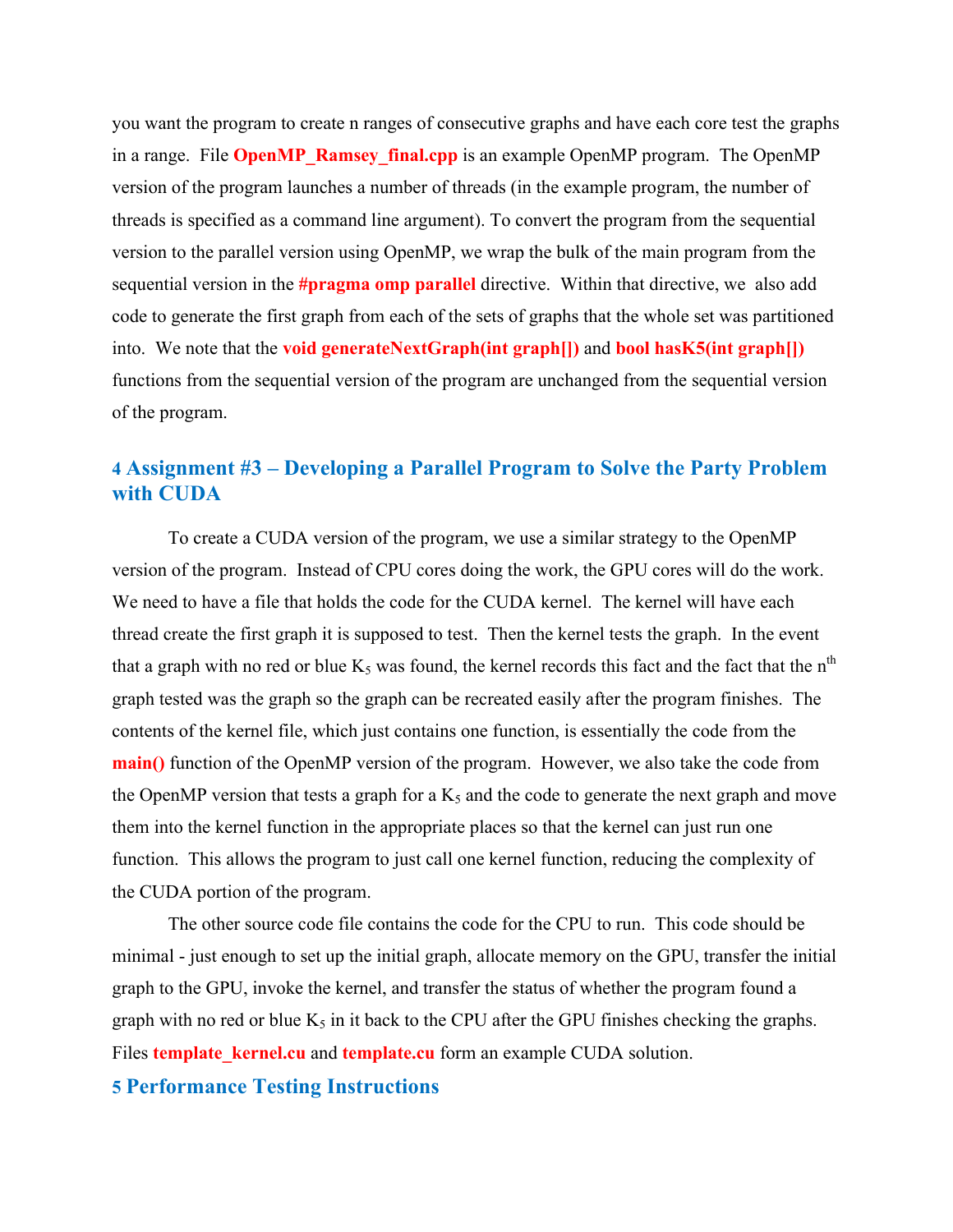To test the performance of the code on your hardware, recompile the code and then run it as is on your hardware. That will provide you with one set of performance data. The OpenMP code can be run using a number of CPU cores specified on the command line so if you have a computer with n cores, you can specify how many to use and see the performance differences based on the number of cores you use. The hardware we used for testing was an upgraded Gateway GT5674 computer with an AMD Phenom 9500 2.2 GHz quad-core CPU, 4 GB of RAM, and a 650 watt power supply. The computer ran the Windows Vista operating system. The OpenMP version of the program took about 220, 114, and 54 minutes using 1, 2, and 4 cores of the processor, respectively. The CUDA version took about 38 minutes on a GeForce 9500 GT, about 9 minutes on a GeForce GT 240, about 8 minutes on a GeForce GTS 450, about 5 minutes on a Quadro FX 5800, and about 2.5 minutes on a GeForce GTX 480.

To get a second set of performance data for your systems, we suggest running the programs with a different set of graphs by modifying the starting values in the

#### int baseGraph[NUM\_EDGES];

array. By choosing a base graph that does not have a red or blue  $K_5$  subgraph that can be detected almost immediately, you will lengthen the runtime of the program. We note that this is not an easy task (otherwise  $R(5, 5)$  likely would be known by now) and suggest filling the array with a random set of ones and zeros.

#### **6 Questions for Students to Answer**

These questions are provided for students to answer to demonstrate some things they have learned from this module.

- 1. In the OpenMP version of the program, if instead of creating n consecutive ranges of graphs and having each CPU core test a range, you have each core test every nth graph, what is the performance impact on the program? Why? **We would expect the program to slow down because each core would have to perform the function that generates the next graph n times instead of one time to find the next graph to test.**
- 2. One could rewrite the OpenMP code to have only a single shared variable that keeps track of the current graph being tested and have each core simply get the next graph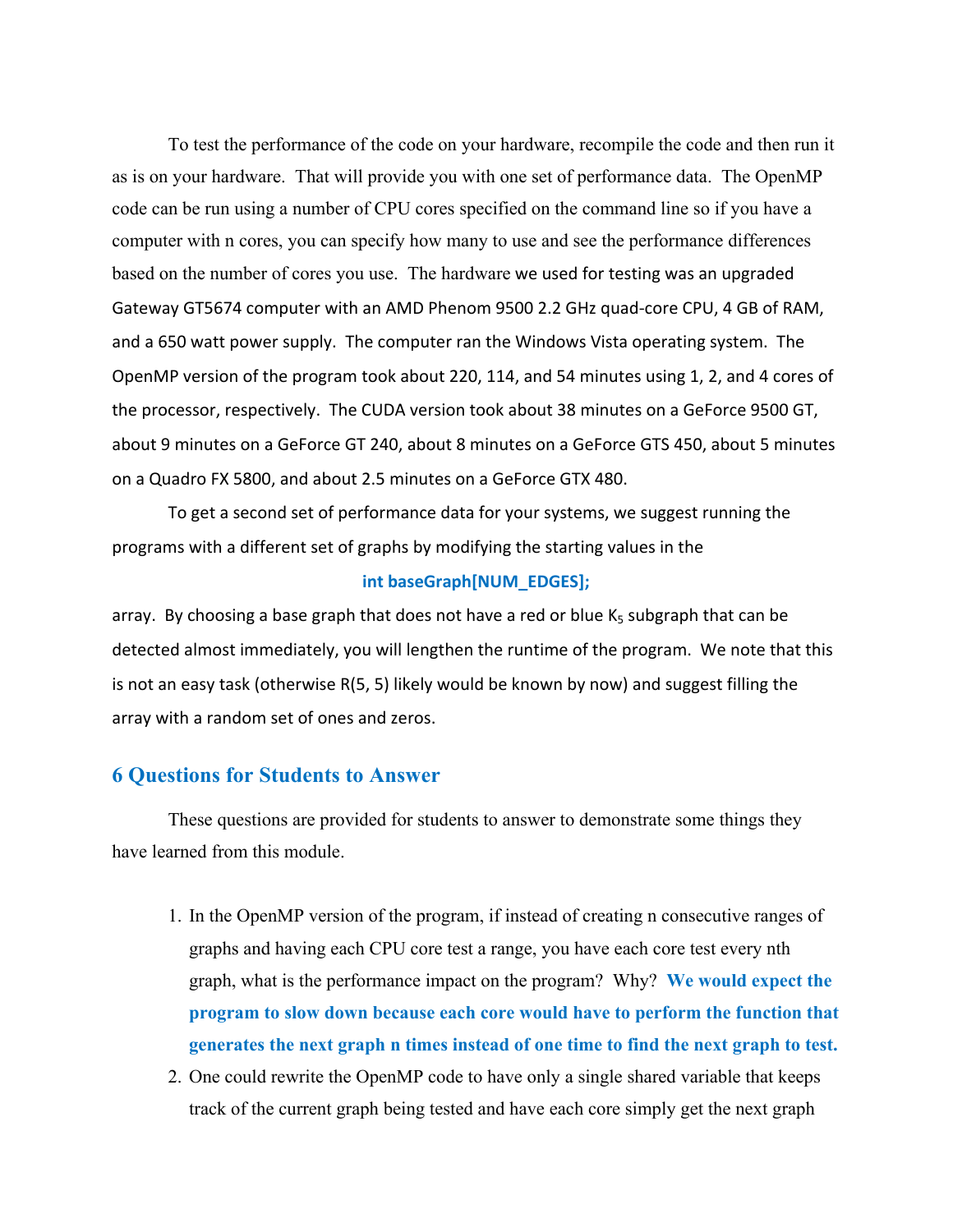based on that variable. That would allow each core to run until all the graphs were tested, rather than forcing each core to test the same number of graphs. Are there advantages/disadvantages to that modification? **An advantage is that if one core gets behind the other cores in terms of the graphs to test because of some graphs taking longer to test than others, the other cores could share the graphs the core that's behind hasn't gotten to, decreasing the wall clock time to complete the program. A disadvantage is that we will need to protect the variable that keeps track of the next graph so that we don't hit any race conditions with it. Protecting it may slow down the program a fair amount.**

- 3. Question about what performance advantage does the OpenMP & sequential code have over the CUDA code? **The sequential and OpenMP code will indicate to the**  user if graph that contains neither a red  $K_5$  nor a blue  $K_5$  is found faster than the **CUDA code because the program outputs such a result immediately if it finds such a graph, while the CUDA version continues until it tests all the graphs in the**  range and then checks for a graph with no red  $K_5$  and no blue  $K_5$ .
- 4. In the CUDA version of the code, we purposely allow a race condition to occur. We allow multiple threads to write to the Boolean variable that tracks whether a graph with neither a red  $K_5$  nor a blue  $K_5$  was found. Although this is poor style and dangerous, we can get away with doing that in this situation. Why? **The variable is initialized to false and never written to except to change its value to true. Thus, every thread would be overwriting the location with the same value, changing it from the initial state of false to the new state of true. Therefore, as long as the variable is set to true when the program ends, we can tell that a graph containing** neither a red  $K_5$  nor a blue  $K_5$  was found.

### **7 Possible Extensions**

The instructor could have the students apply what they have learned to other problems that require brute force solutions to find the optimal solution, such as NP-complete problems the traveling salesman problem, graph coloring problems, the knapsack problem, and the bin packing problem. All of these problems have the same basic method to solve them. The key to solving each one with parallelism is to determine how to efficiently partition the search space to